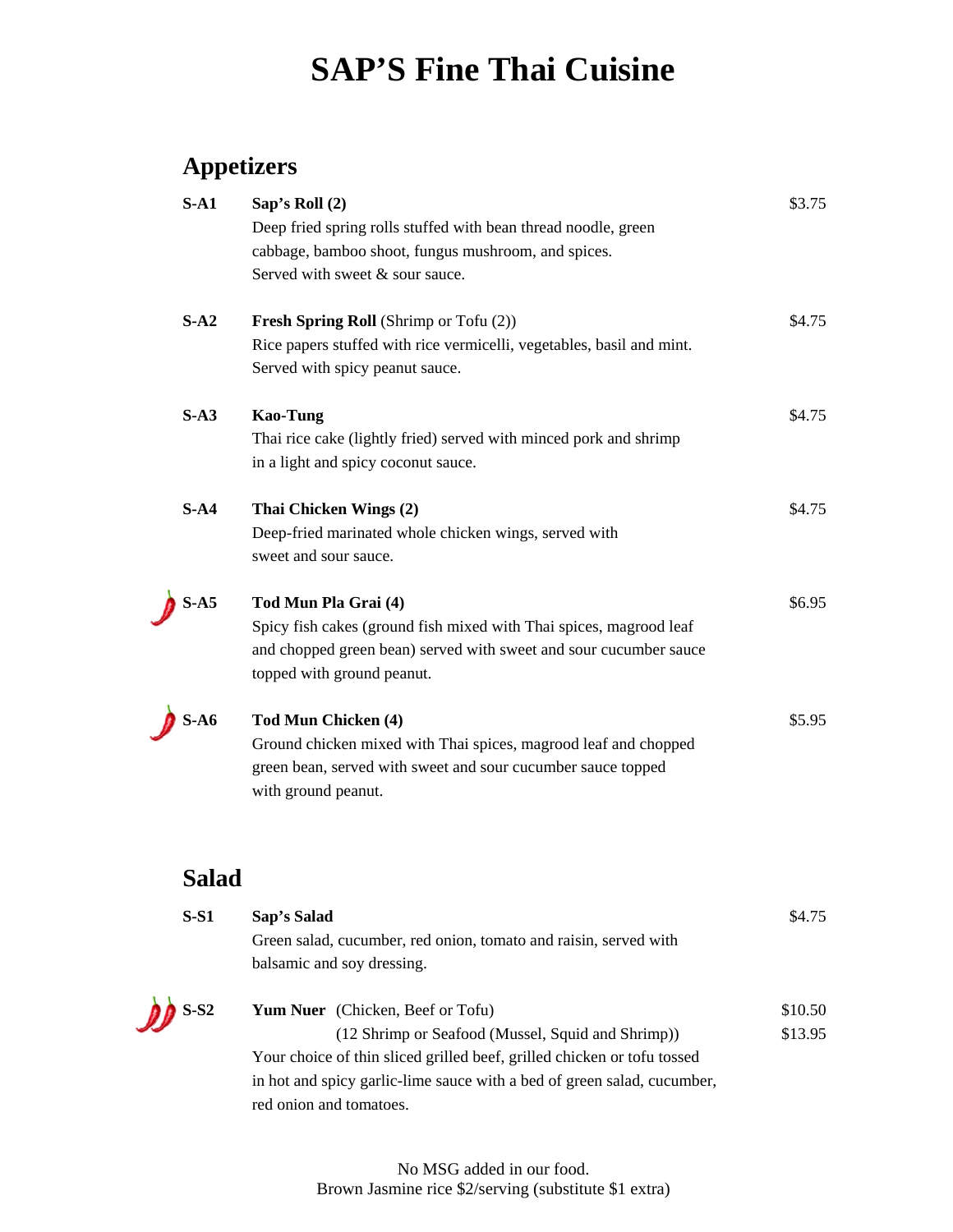

| S-S3 | <b>Num Tok</b> (Chicken, Beef, Pork or Tofu)                                  | \$10.95 |
|------|-------------------------------------------------------------------------------|---------|
|      | (12 Shrimp)                                                                   | \$13.95 |
|      | Choices of meat cooked in Thai spices, lime juice and ground roasted          |         |
|      | rice kernel and Thai pepper served with bed of salad and rice. Hot and spicy. |         |

### **S-S4 Som Tum (Papaya Salad)** \$7.95

 Shredded green papaya mixed in lime juice, Thai pepper, palm sugar, fish sauce, tomato and garlic. Topped with roasted peanut and dry shrimp. Served with iceberg lettuce.

## **Guay Teaw Hang**

**(Noodle without Soup)** 

# **S-G1 Sen Lek Hang** (Chicken, Pork, Beef, Tofu, Chinese Broccoli, Green Bean or Bok Choy) \$8.75  $(8 \text{ Shrimp})$  \$10.75 Rice stick noodle with pork, fish ball, imitation crab meat and tofu mixed with special mixed soy sauce, lime, sugar, ground peanut and roasted ground pepper.

**S-G2** Yen Ta Fo Hang (Seafood) \$10.75 A without-broth version of NS12. Very tasty, hot & spicy with lime, sugar, and Thai pepper.



**S-G3** Yen Ta Fo Hang (Tofu) \$8.75 A without-broth version of NS13



**S-G4** Yum Guay Teaw (Chicken or Tofu) \$9.25 (8 Shrimp or Seafood) \$11.25 Flat rice noodle or bean thread noodle cooked in special sauce (lemongrass, roasted chili sauce, lime juice, honey), peanut and fried

onion. Tasty and spicy.



#### **S-G5** Noodle Lord \$8.50

 Flat or vermicelli rice noodle mixed with bamboo shoot, black fungus mushroom, Chinese mushroom, tofu with sweet soy and chili. Tasty and spicy.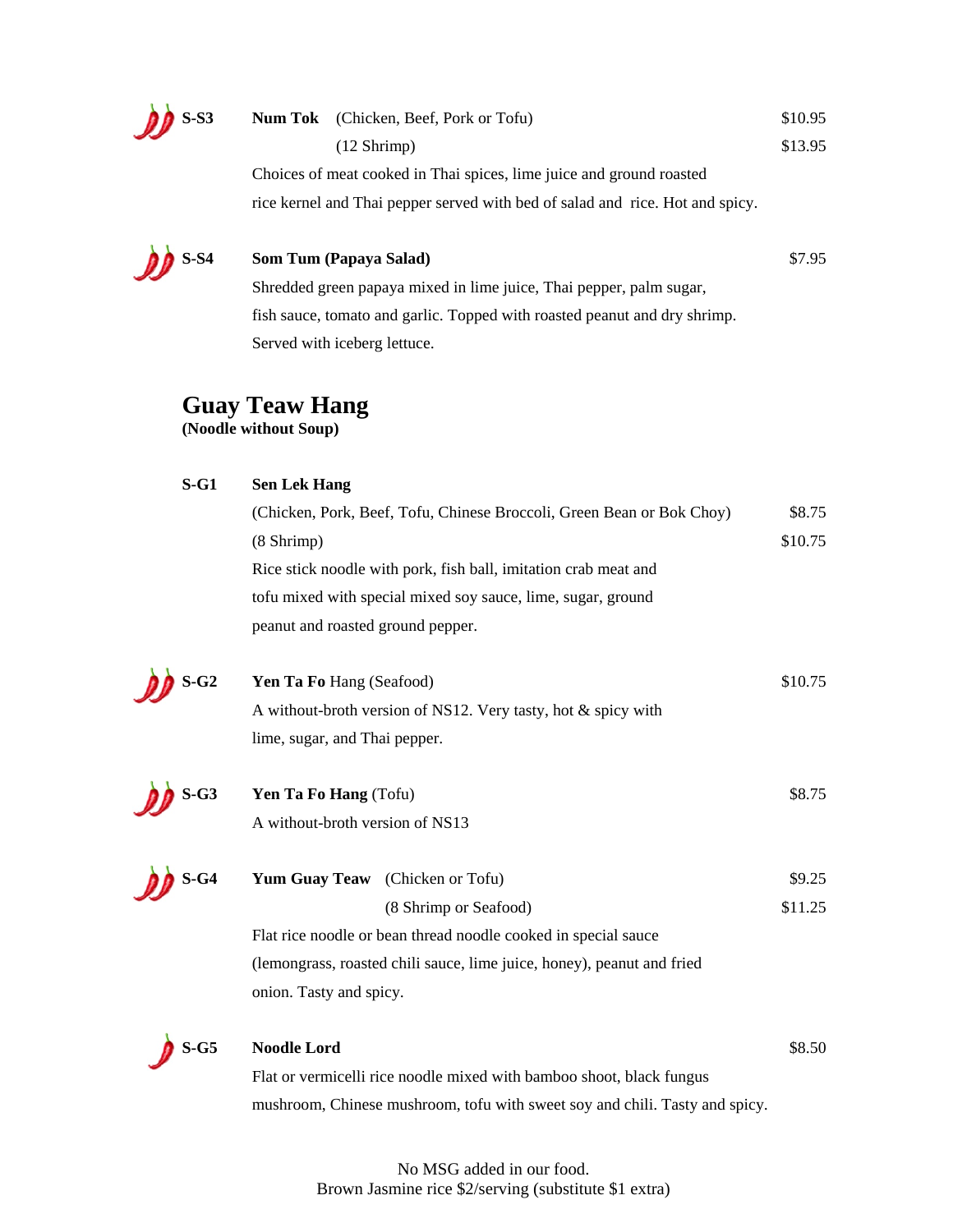# **Noodle Soup**

| $S-NS1$      | <b>Guay Teaw Nuer Sod</b>                                                   | \$7.95 |
|--------------|-----------------------------------------------------------------------------|--------|
|              | Fresh beef slices with rice vermicelli noodle in very                       |        |
|              | rich and tasty beef soup                                                    |        |
| $S-NS2$      | <b>Guay Teaw Nuer Puey</b>                                                  | \$7.95 |
|              | Stew beef slices with rice vermicelli in very rich and tasty beef soup      |        |
| S-NS3        | <b>Guay Teaw Meat Ball</b>                                                  | \$7.95 |
|              | Meat balls with rice vermicelli in very rich and tasty beef soup            |        |
| <b>S-NS4</b> | <b>Guay Teaw Nuer Combo</b>                                                 | \$9.95 |
|              | A combination of fresh beef slices, stew beef, and meat balls               |        |
|              | with rice vermicelli in very rich tasty beef soup                           |        |
| $S-NS5$      | <b>Guay Teaw Moo</b>                                                        | \$7.95 |
|              | (Rice stick, bean thread, or flat rice noodle) with fresh pork slices,      |        |
|              | fried fish balls, and imitation crab meat in very rich and tasty pork soup. |        |
| S-NS6        | <b>Guay Teaw Gai Toon</b>                                                   | \$7.95 |
|              | (Rice stick or flat rice noodle) with fresh chicken breast slices,          |        |
|              | Chinese mushrooms in light-brown-five-spices chicken soup.                  |        |
| <b>S-NS7</b> | <b>Guay Teaw Ped Toon</b>                                                   | \$9.50 |
|              | (Rice stick, flat rice, or egg noodle) with a duck leg and Chinese          |        |
|              | mushrooms in light-brown-five-spices-soup.                                  |        |
| <b>S-NS8</b> | <b>Guay Teaw Tom Yum</b>                                                    |        |
|              | (Chicken, Tofu, Chinese Broccoli, Green Bean or Bok Choy)                   | \$8.75 |
|              | with (rice stick, rice vermicelli, or bean thread noodle) in Thai           |        |
|              | lemongrass hot and sour soup with cilantro, magrood leaf, Thai              |        |
|              | pepper, and mushroom.                                                       |        |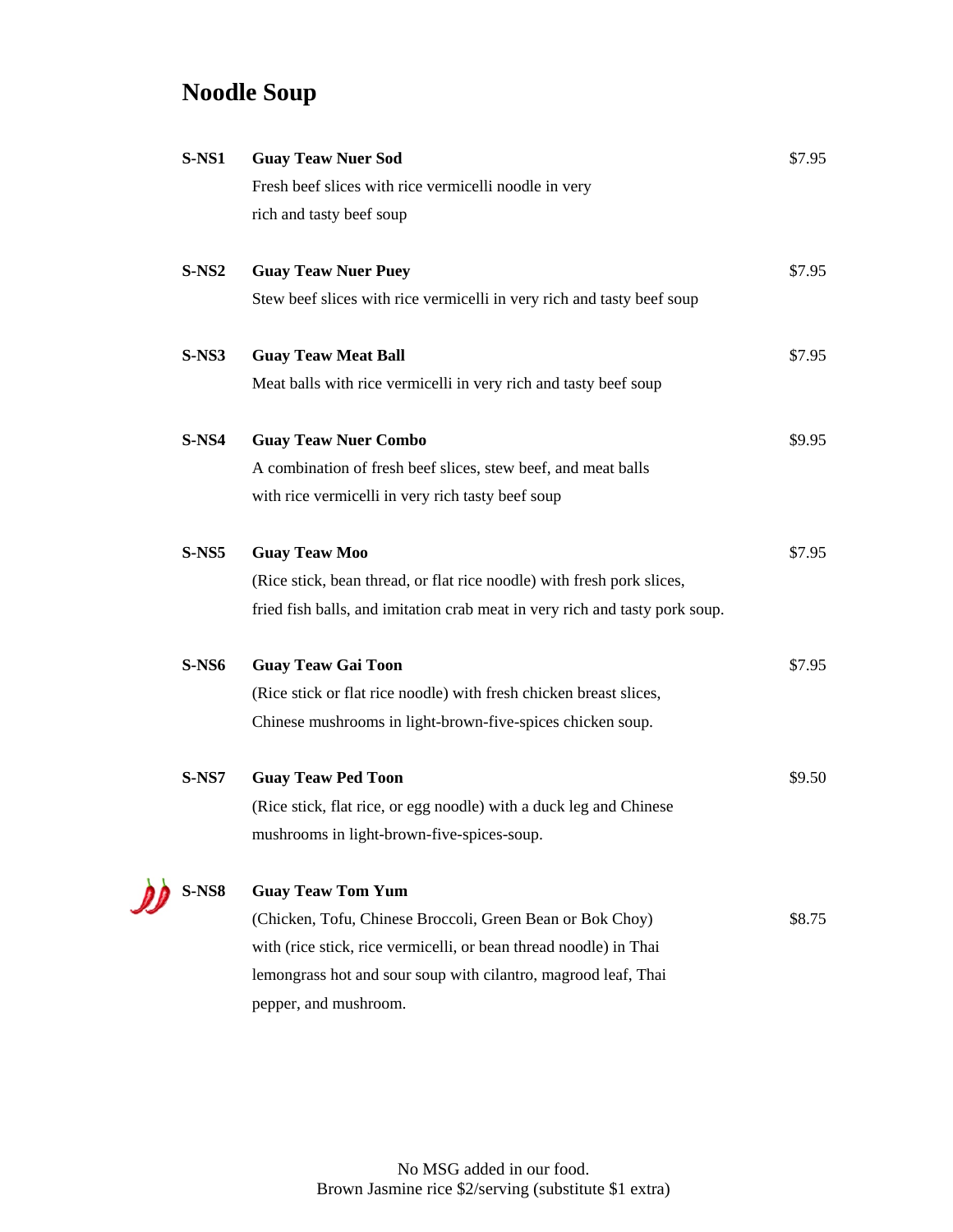| S-NS9         | Guay Teaw Tom Yum Ta-Lay (Seafood)                                       | \$10.75 |
|---------------|--------------------------------------------------------------------------|---------|
|               | Same as NS-8 only with seafood (shrimp, squid and imitation              |         |
|               | crab meat)                                                               |         |
| <b>S-NS10</b> | <b>Macaroni Soup</b>                                                     |         |
|               | (Chicken, Tofu, Chinese Broccoli, Green Bean or Bok Choy)                | \$8.25  |
|               | Penne with pea and carrot in a mild soup                                 |         |
| <b>S-NS11</b> | <b>Udon Tom Yum</b>                                                      |         |
|               | (Chicken, Tofu, Chinese Broccoli, Green Bean or Bok choy)                | \$8.75  |
|               | (Seafood)                                                                | \$10.75 |
|               | same as NS-8 only with Udon noodle                                       |         |
| <b>S-NS12</b> | Yen Ta Fo Seafood                                                        | \$10.75 |
|               | (Rice vermicelli or flat rice noodle) with (shrimp, squid $\&$           |         |
|               | imitation crab meat, tofu, and baby bok choy) in hot & spicy             |         |
|               | sauce made of tomato sauce, pickled garlic, special bean crud            |         |
|               | sauce with Thai pepper and lime juice                                    |         |
| <b>S-NS13</b> | Yean Ta Fo Tofu (Same as NSI2)                                           | \$8.75  |
| <b>S-NS14</b> | <b>Guay Teaw Tom Yum Moo</b>                                             | \$9.50  |
|               | Sap's homemade special sauce-chili paste, ground peanut,                 |         |
|               | Jalapeno, lime, and fish sauce cooked in pork broth with ground pork,    |         |
|               | sliced pork, fried fish ball, imitation crab meat and noodle (Flat, Rice |         |
|               | stick or Bean thread). Hot and spicy                                     |         |
| <b>S-NS15</b> | <b>Tom Khlong</b>                                                        |         |
|               | (Chicken, Tofu, Chinese Broccoli, Green Bean or Bok Choy)                | \$8.75  |
|               | (Seafood)                                                                | \$10.75 |
|               | (Rice stick, Flat rice noodle, or Bean thread) in hot & spicy soup,      |         |
|               | made of roasted galangal, shallot, Thai pepper, garlic, mixed with       |         |
|               | lemongrass, magrood leaf, lime juice, fish sauce and palm sugar.         |         |
|               | Topped with roasted Thai pepper and Thai basil                           |         |
|               |                                                                          |         |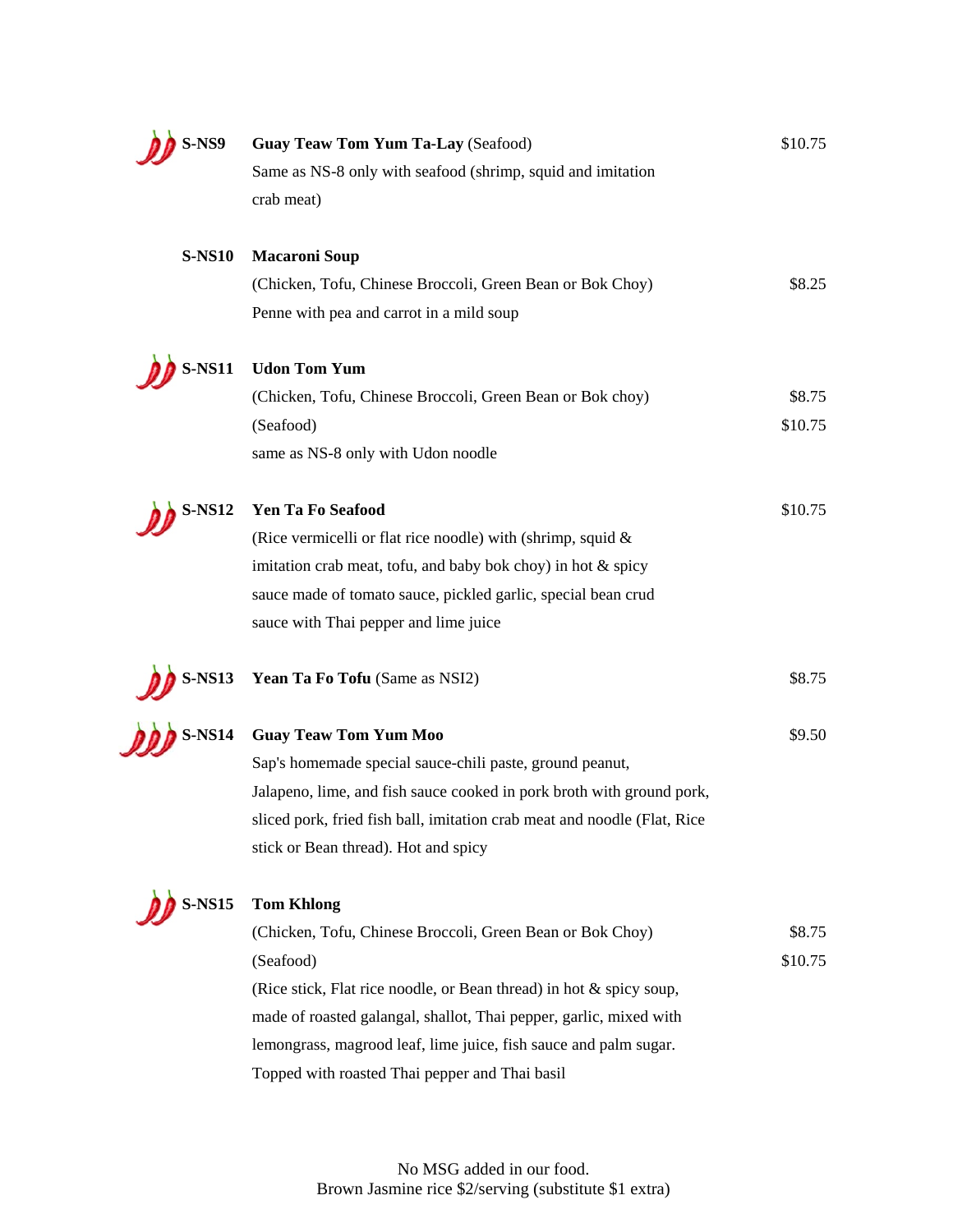# **Stir Fried Noodle**

| $S$ -F1             | Pad Thai                                                              |         |
|---------------------|-----------------------------------------------------------------------|---------|
|                     | (Chicken, Pork, Beef, Tofu, Chinese Broccoli, Green Bean or Bok Choy) | \$8.75  |
|                     | Rice stick noodle stir-fried with meat, egg, sweet pickled radish,    |         |
|                     | small fresh tofu, bean sprout, and crushed peanut in a very tasty,    |         |
|                     | tangy and a bit of sweet sauce served with bean sprout.               |         |
| $S-F2$              | Pad Thai Shrimp (8)                                                   | \$10.75 |
|                     |                                                                       |         |
| $S-F3$              | Pad Sea-Ew                                                            |         |
|                     | (Chicken, Pork, Beef, Tofu, Chinese Broccoli, Green Bean or Bok Choy) | \$8.75  |
|                     | Flat or vermicelli rice noodle stir-fried with Chinese broccoli,      |         |
|                     | egg in special mixed soy sauce                                        |         |
| $S$ -F4             | Pad Sea-Ew Shrimp (8)                                                 | \$10.75 |
|                     | Shrimp version of S-F3                                                |         |
|                     |                                                                       |         |
| $S$ -F <sub>5</sub> | Pad Spaghetti Kee Mao                                                 |         |
|                     | (Chicken, Pork, Beef, Tofu, Chinese Broccoli, Green Bean or Bok Choy) | \$8.75  |
|                     | Linguini or flat noodle stir-fried with mushroom, Thai basil,         |         |
|                     | Thai pepper and spice. Hot & spicy                                    |         |
| $S-F6$              | Pad Spaghetti Kee Mao (Shrimp (8) or Squid)                           | \$10.75 |
|                     | Shrimp version of S-F5                                                |         |
| $S$ -F7             | Lard Na                                                               |         |
|                     | (Chicken, Pork, Beef, Tofu, Chinese Broccoli, Green Bean or Bok Choy) | \$8.75  |
|                     | Flat or Vermicelli rice noodle stir-fried with Chinese broccoli       |         |
|                     | Topped with THICK GRAVY made of special soy mix.                      |         |
| $S$ -F $8$          | Lard Na (Shrimp (8) or Squid)                                         | \$10.75 |
|                     | Shrimp or squid version of S-F7                                       |         |
| $S-F9$              | <b>Pad Macaroni</b>                                                   |         |
|                     | (Chicken, Pork, Beef, Tofu, Chinese Broccoli, Green Bean or Bok Choy) | \$8.25  |
|                     |                                                                       |         |
|                     | Penne stir-fried with egg, pea and carrot, red onion, tomato,         |         |
|                     | and special home-made sauce of tomato.                                |         |
| <b>S-F10</b>        | Pad Macaroni Shrimp (8)                                               | \$10.25 |
|                     | Shrimp version of S-F9                                                |         |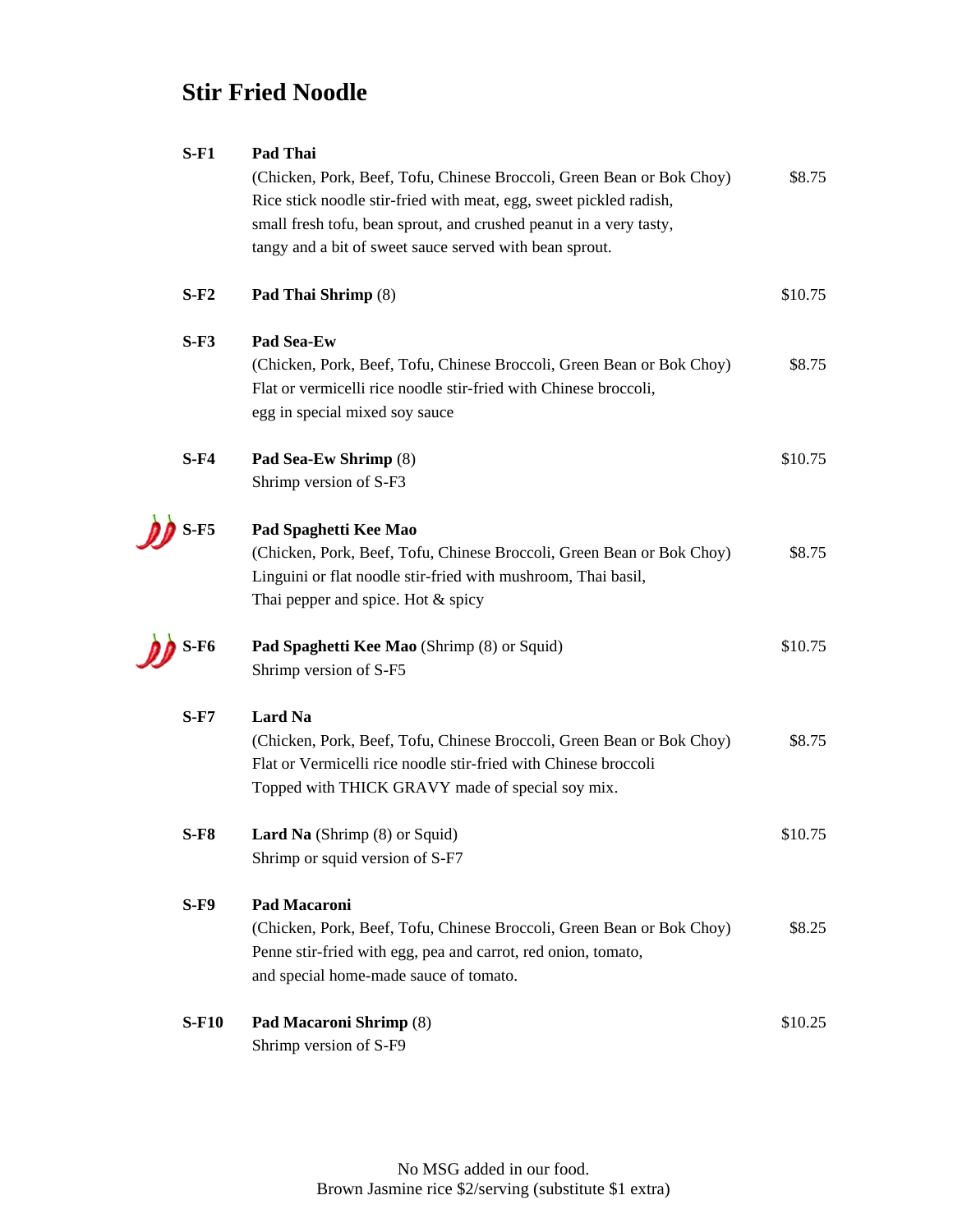## **S-F11 Guay Teaw Kua Gai**

| (Chicken, Pork, Beef, Tofu, Chinese Broccoli, Green Bean or Bok Choy)     | \$9.25  |
|---------------------------------------------------------------------------|---------|
| $(Shrimp(8)$ or Squid)                                                    | \$11.25 |
| Flat rice noodle stir-fried with meat, eggs, bean sprout, pickled radish, |         |
| and mixed soy sauce, served with green leaf lettuce                       |         |

# **Special Noodle and Rice**

| $S-P1$ | Guay Teaw Nuer Sub (Ground Chicken or Ground Beef)                          | \$8.95  |
|--------|-----------------------------------------------------------------------------|---------|
|        | Stir-fried flat rice noodle topped with ground meat stir-fried with celery, |         |
|        | in red onion, mushroom, curry powder and mixed soy sauce with fried         |         |
|        | garlic on the top.                                                          |         |
|        |                                                                             |         |
| $S-P2$ | Pad Ga-Tiam Prik Thai (Chicken, Pork, Beef or Tofu)                         | \$8.95  |
|        | (12 Shrimp or 12 Squid)                                                     | \$11.95 |
|        | Stir-fried marinated choice of meat in garlic, black pepper and             |         |
|        | special sauce. Very tasty. Served with rice.                                |         |
| $S-P3$ | <b>Garee Curry</b>                                                          |         |
|        | (Chicken, Pork, Beef, Tofu, Chinese Broccoli, Green Bean or Bok Choy)       | \$8.75  |
|        | $(8 \text{Shrimp})$                                                         | \$10.75 |
|        | Thai yellow curry with onion, potatoes, curry powder, medium hot.           |         |
|        | Served with rice.                                                           |         |
| $S-P4$ | <b>Keow Wan Curry</b>                                                       |         |
|        | (Chicken, Pork, Beef, Tofu, Chinese Broccoli, Green Bean or Bok Choy)       | \$8.75  |
|        | $(8 \text{Shrimp})$                                                         | \$10.75 |
|        | Thai green curry with bamboo shoot, Thai basil. Hot & spicy.                |         |
|        | Served with rice.                                                           |         |
| $S-PS$ | <b>Gang Kua Supparod</b>                                                    |         |
|        | (Chicken, Pork, Beef, Tofu, Chinese Broccoli, Green Bean or Bok Choy)       | \$8.75  |
|        | $(8 \nShrimp)$                                                              | \$10.75 |
|        | Thai red curry (a little sweet and milder than others) with bits of         |         |
|        | pineapple, magrood leaf and shrimp (8). Serve with rice.                    |         |
|        |                                                                             |         |
| $S-P6$ | <b>Fried Rice</b>                                                           |         |
|        | (Chicken, Pork, Beef, Tofu, Chinese Broccoli, Green Bean or Bok Choy)       | \$7.95  |
|        | $(8 \nShrimp)$                                                              | \$9.95  |
|        | Stir-fried rice with pea, carrot and mix soy sauce.                         |         |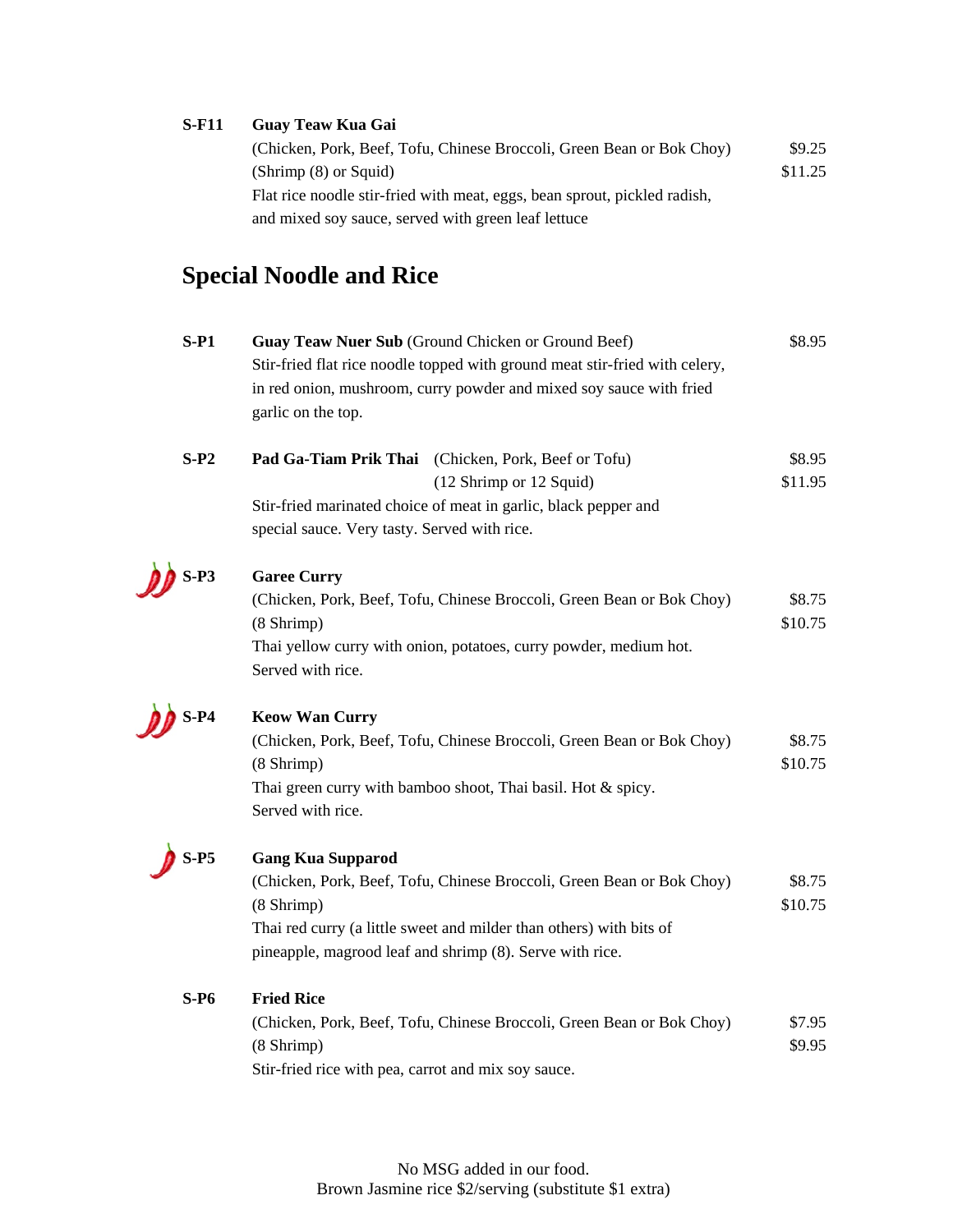| $S-P7$       | <b>Pineapple Fried Rice</b>                                                                  |         |
|--------------|----------------------------------------------------------------------------------------------|---------|
|              | (Chicken, Pork, Beef, Tofu, Chinese Broccoli, Green Bean or Bok Choy)                        | \$9.50  |
|              | $(8 \text{ Shrimp})$                                                                         | \$11.50 |
|              | Stir-fried rice with pea and carrot, mix soy sauce, chunk sweet pineapple,                   |         |
|              | cashew nut, raisin and egg and mix soy sauce.                                                |         |
| $S-PS$       | Pad Ped Ga-Prao                                                                              |         |
|              |                                                                                              | \$8.95  |
|              | (Chicken, Pork, Beef, Tofu, Chinese Broccoli, Green Bean or Bok Choy)<br>(8 Shrimp or Squid) | \$10.95 |
|              | Stir-fried ground meat with mushroom, Thai pepper, Thai basil,                               |         |
|              |                                                                                              |         |
|              | and special mixed sauce-very tasty. Hot and spicy. Served with rice.                         |         |
| <b>S-P9</b>  | <b>Thai Pepper Fried Rice</b>                                                                |         |
|              | (Chicken, Pork, Beef, Tofu, Chinese Broccoli, Green Bean or Bok Choy)                        | \$8.75  |
|              | (Shrimp or Squid)                                                                            | \$10.75 |
|              | Stir-fried rice with mushroom, Serrano pepper, Thai Pepper,                                  |         |
|              | Thai basil, and special mixed sauce. Very tasty. Hot and spicy.                              |         |
| <b>S-P10</b> | <b>Tom Yum</b>                                                                               |         |
|              |                                                                                              | \$8.75  |
|              | (Chicken, Tofu, Chinese Broccoli, Green Bean or Bok Choy)                                    | \$10.75 |
|              | (8 Shrimp or Squid)                                                                          |         |
|              | Thai lemongrass soup with magrood leaf, mushroom, Thai pepper,                               |         |
|              | lime juice and cilantro-very tasty, hot, sour and spicy. Served with rice.                   |         |
| <b>S-P11</b> | Tom Kha (Chicken, Tofu, Chinese Broccoli, Green Bean or Bok Choy)                            | \$8.75  |
|              | (Artichoke Heart)                                                                            | \$9.25  |
|              | (8 Shrimp or Squid)                                                                          | \$10.75 |
|              | Thai coconut soup with lemongrass, magrood, galangal, Thai pepper,                           |         |
|              | lime juice, mushroom, and cilantro – very tasty, smooth, hot, sour and                       |         |
|              | spicy. Served with rice.                                                                     |         |
|              |                                                                                              |         |
| $S-P12$      | <b>Panang Curry</b>                                                                          |         |
|              | (Chicken, Pork, Beef, Tofu, Chinese Broccoli, Green Bean or Bok Choy)                        | \$8.75  |
|              | (Shrimp)                                                                                     | \$10.75 |
|              | Thai red curry with shredded magrood, Thai basil. Hot and spicy.                             |         |
|              | Served with rice.                                                                            |         |
| $S- P13$     | <b>Masman Curry</b>                                                                          |         |
|              | (Chicken, Pork, Beef, Tofu, Chinese Broccoli, Green Bean or Bok Choy)                        | \$8.75  |
|              | $(8 \text{Shrimp})$                                                                          | \$10.75 |
|              | Thai red curry with onion, potato and peanut. A little sweet, tangy,                         |         |
|              | hot and spicy. Served with rice.                                                             |         |
|              |                                                                                              |         |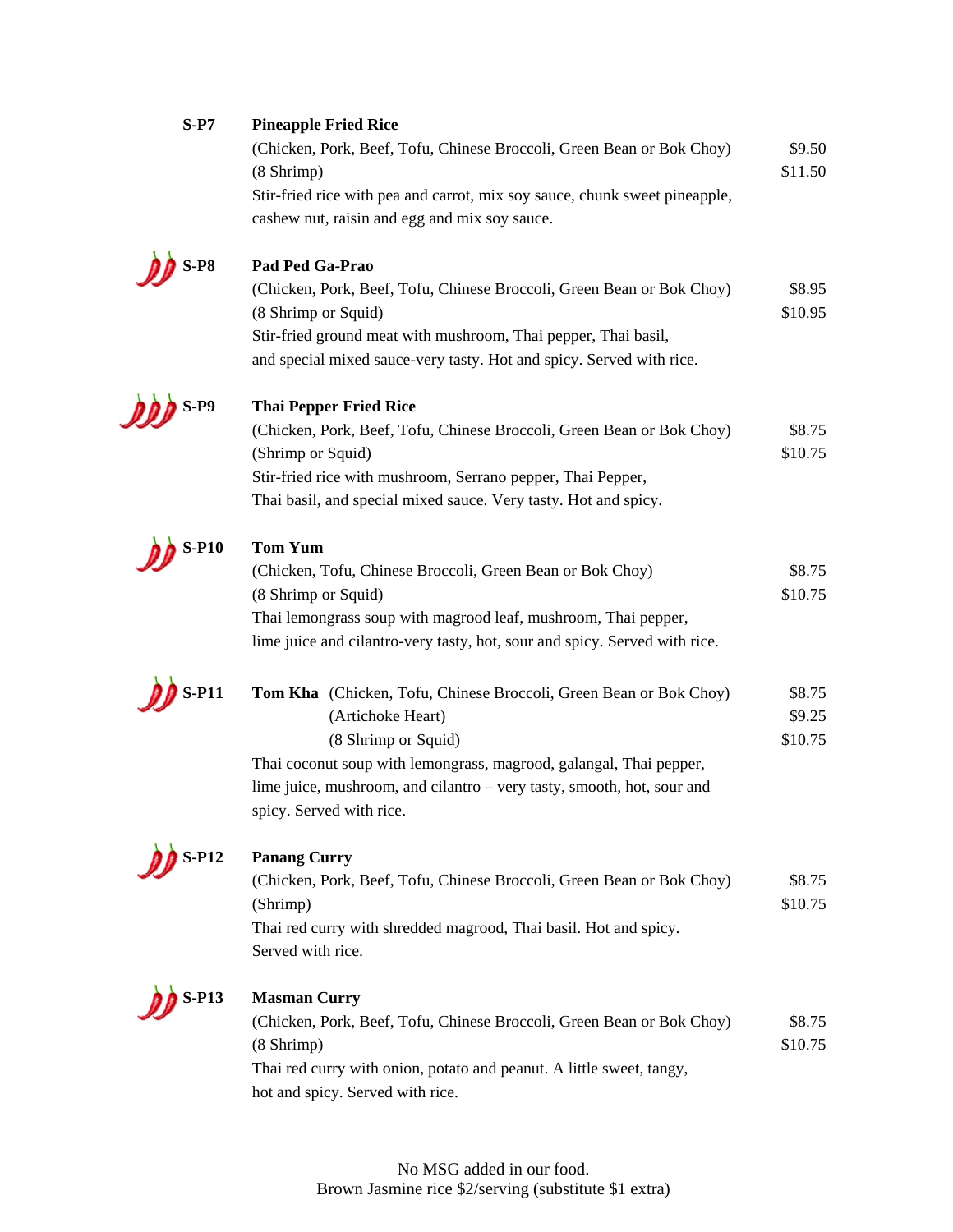| <b>S-P14</b>              | <b>Vegetable Stir-fried</b><br>(Chicken, Pork, Beef, Tofu, Chinese Broccoli, Green Bean or Bok Choy)<br>$(8 \text{ Shrimp})$<br>Chinese broccoli, baby bokchoy, and mushroom stir-fried with mixed<br>soy sauce and garlic Served with rice.                 | \$8.75<br>\$10.75  |
|---------------------------|--------------------------------------------------------------------------------------------------------------------------------------------------------------------------------------------------------------------------------------------------------------|--------------------|
| $S-PI5$                   | Kao Soi (Chicken or Stew Beef or Tofu)<br>Northern Thai red curry soup with egg noodle, pickled mustard,<br>fried shallot, Thai roasted pepper, very tasty, hot and spicy.                                                                                   | \$9.50             |
| $\overline{\text{S-P16}}$ | Pad Cha Catfish<br>(with Shrimp or Squid)<br>Lightly fried catfish chunks stir-fried with young tender bamboo shoot,<br>mushroom, Thai basil in very hot and spicy sauce (young pepper corn,<br>thai pepper and garlic.) Served with rice.                   | \$13.95<br>\$12.95 |
| P17-                      | <b>Chu-Chee Salmon</b><br>Salmon fillet cooked in special Thai red curry sauce with shredded<br>magrood. Served with rice.                                                                                                                                   | \$13.50            |
| <b>S-P18</b>              | <b>Pla Rard Prik</b><br>Lightly fried catfish chunks stir-fried with mushroom in sweet $\&$<br>hot spicy sauce (Thai red pepper, garlic, and shallot). Served with rice.                                                                                     | \$12.95            |
| <b>S-P19</b>              | Rice soup (Chicken, Tofu, Chinese Broccoli, Green Bean or Bok Choy)<br>(Seafood or Fried Catfish)<br>Home-made rice soup in pork broth.                                                                                                                      | \$8.25<br>\$10.25  |
| $S-P20$                   | <b>Tom Kem Salmon</b><br>A chunk of salmon cooked in homemade sauce, a mix of garlic,<br>ginger tamarind, sweet soy sauce and sugar cane. Served with rice.                                                                                                  | \$12.95            |
| S-P21                     | <b>Prink Khing Catfish</b><br>Stir-fried snap peas with crispy catfish chunks in our homemade<br>curry paste, palm sugar and shredded magrood leaf. Spicy.<br>Served with rice.                                                                              | \$13.95            |
| $S-P22$                   | <b>Pad Prik Khing</b><br>(Chicken, Pork, Beef, Tofu, Chinese Broccoli, Green Bean or Bok Choy)<br>(8 Shrimp or Squid)<br>Stir-fried fresh green bean with our homemade curry paste, palm sugar<br>and shredded magood leaf. Hot and Spicy. Served with rice. | \$9.25<br>\$11.25  |

No MSG added in our food. Brown Jasmine rice \$2/serving (substitute \$1 extra)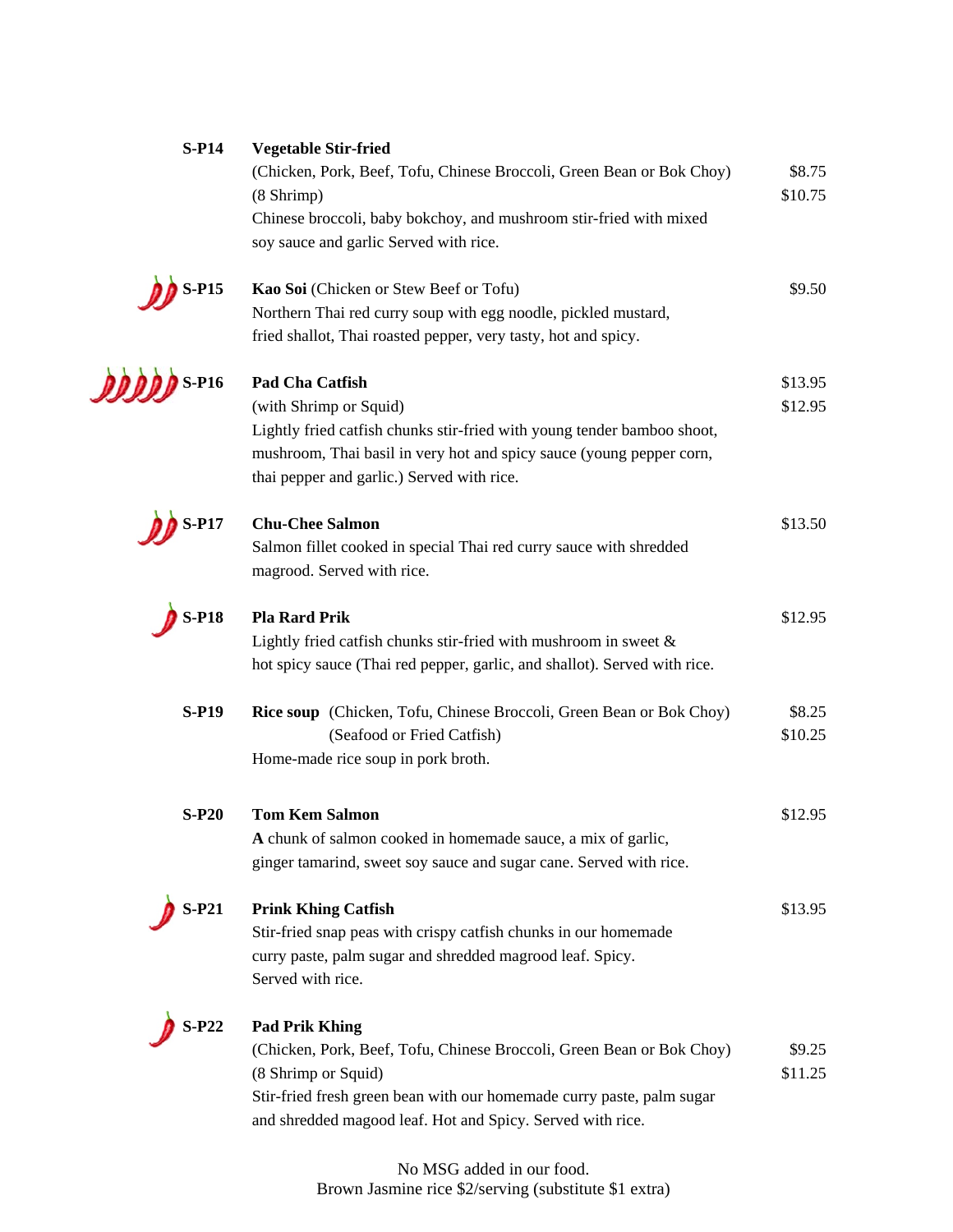| $S-P23$      | Kai Nam (Thai Omelet Soup)                                                               | \$8.75  |
|--------------|------------------------------------------------------------------------------------------|---------|
|              | Thai Omelet (5 eggs) with green onion in delicious broth. Served with rice.              |         |
| $S-P24$      | Pad Prik Pao                                                                             |         |
|              | (Chicken, Pork, Beef, Tofu, Chinese Broccoli, Green Bean or Bok Choy)                    | \$8.75  |
|              | (8 Shrimp or Squid)                                                                      | \$10.75 |
|              | Stir-fried choices of meat with chili paste, Thai pepper, brown sugar, fish              |         |
|              | sauce, green onion, yellow onion and cashew nut. Hot and spicy.<br>Served with rice.     |         |
| $S-P25$      | <b>Gang Jeud</b>                                                                         |         |
|              | (Chicken, Pork, Beef, Tofu, Chinese Broccoli, or Green Bean)                             | \$7.95  |
|              | Choices of meat with baby bok choy in very tasty pork broth                              |         |
|              | Topped with fried garlic and ground white pepper. Served with rice.                      |         |
| $000$ S-P26  | <b>Gang Pa</b>                                                                           |         |
|              | (Chicken, Pork, Beef, Tofu, Chinese Broccoli, Green Bean or Bok Choy)                    | \$9.95  |
|              | (8 Shrimp or Squid)                                                                      | \$11.95 |
|              | Thai jungle curry (Seasonal). Green curry without coconut milk,                          |         |
|              | Intense flavor from Thai holy basil and spices, very hot and spicy.<br>Served with rice. |         |
| $S-P27$      | <b>Keow Wan Luk Chin Pla</b>                                                             | \$10.50 |
|              | Another version of Thai green curry (P4) cooked with fish ball,                          |         |
|              | krachai, and extra Thai spices. Very hot and tasty. Served with rice.                    |         |
| <b>S-P28</b> | Sap's Sweet and Sour Stir-fried                                                          |         |
|              | (Chicken, Pork, Beef or Tofu)                                                            | \$9.95  |
|              | (Shrimp or Squid)                                                                        | \$11.95 |
|              | Chunk pineapple, Chinese eggplant, green bean, tomatoes, white                           |         |
|              | onion and black fungus mushroom. Stir-fried in sweet and sour sauce.                     |         |
|              | Simply delicious. Served with rice.                                                      |         |
| S-P29        | Pad Ma Kur Yaow                                                                          | \$9.25  |
|              | Stir-fried Thai purple eggplant with mixed soy sauce, jalapenos and                      |         |
|              | Thai basil. Served with rice.                                                            |         |
| <b>S-P30</b> | <b>Napa Soup with Cod Fish</b>                                                           | \$10.95 |
|              | (Seafood)                                                                                | \$9.95  |
|              | Cod Fish chunks cooked with Napa cabbage, celery and green onion,                        |         |
|              | mild and tasty soup, served with rice.                                                   |         |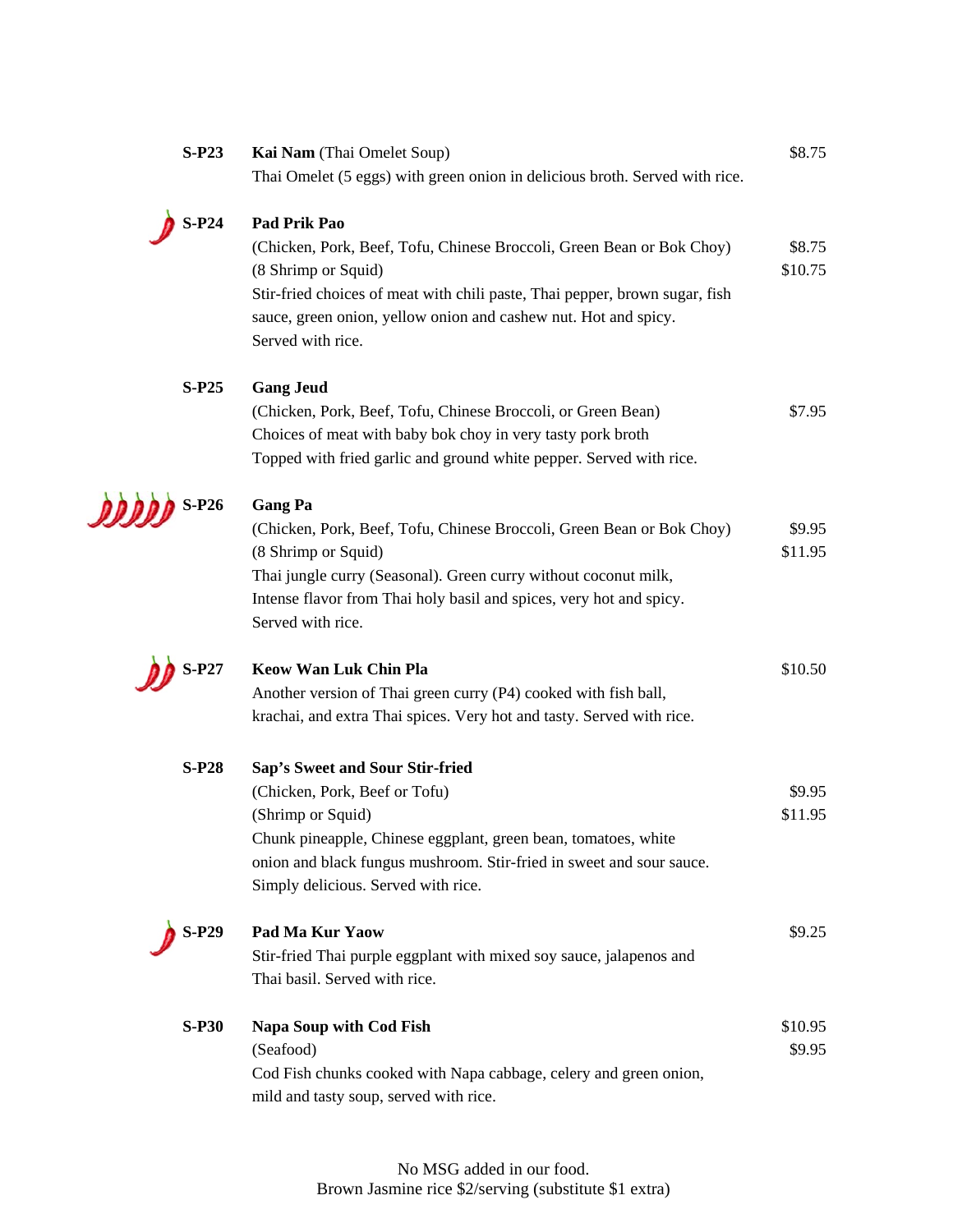

| $\bigwedge$ S-P31 | <b>Amazing Green Beans</b><br>(Ground chicken, beef, pork or Tofu)<br>(Shrimp, Squid or Mussels)<br>Stir-fried green beans with (ground chicken, beef, pork or tofu) in<br>Sap's special very hot and spicy sauce. Served with rice.            | \$9.50<br>\$11.50 |
|-------------------|-------------------------------------------------------------------------------------------------------------------------------------------------------------------------------------------------------------------------------------------------|-------------------|
| $\sum$ S-P32      | Pad Ped Nor Mai<br>(Chicken, Pork, Beef, Tofu, Chinese Broccoli, Green Bean or Bok Choy)<br>(8 Shrimp or Squid)<br>Stir-fried bamboo shoot strips, garlic, basil and herbs,<br>very hot and spicy. Served with rice.                            | \$9.50<br>\$11.50 |
| <b>S-P33</b>      | <b>Sweet Hot Bamboo Shoot</b><br>Stir-fried bamboo shoot strips with egg, garlic, soy mix,<br>brown sugar and jalapeno slices. Served with rice.                                                                                                | \$8.25            |
| $S-P34$           | <b>Stir-fried Bean Sprout</b><br>(Chicken, Pork, Beef, Tofu, Chinese Broccoli, Green Bean or Bok Choy)<br>(8 Shrimp or Squid)<br>Stir-fried bean sprout, green onion with light soy sauce and choice<br>of meat. Served with rice.              | \$7.95<br>\$9.95  |
| <b>S-P35</b>      | Kai Jeaw<br>Thai omelet (5 eggs) omelets with ground pork, chopped green onion.<br>Served with rice.                                                                                                                                            | \$8.75            |
| <b>S-P36</b>      | <b>Pud Khing</b><br>(Chicken, Pork, Beef, Tofu, Chinese Broccoli, Green Bean or Bok Choy)<br>(8 Shrimp or Squid)<br>Stir-fried shredded ginger with green onion, onion, shredded black<br>fungus mushroom and straw mushroom. Served with rice. | \$8.75<br>\$10.75 |
| <b>S-P37</b>      | <b>Pla Nueng Manow</b><br>A pound of tilapia filet steamed with Thai pepper, pickled garlic,<br>lime and fish sauce, very hot & spicy. Served with rice.                                                                                        | \$14.95           |
| $S-P38$           | Pla Jian<br>A pound of lightly fried Tilapia filet topped with sweet and sour<br>tamarind sauce (palm sugar, fish sauce, and tamarind) and shredded<br>fresh ginger, jalapeno and green onion. Served with rice.                                | \$14.95           |